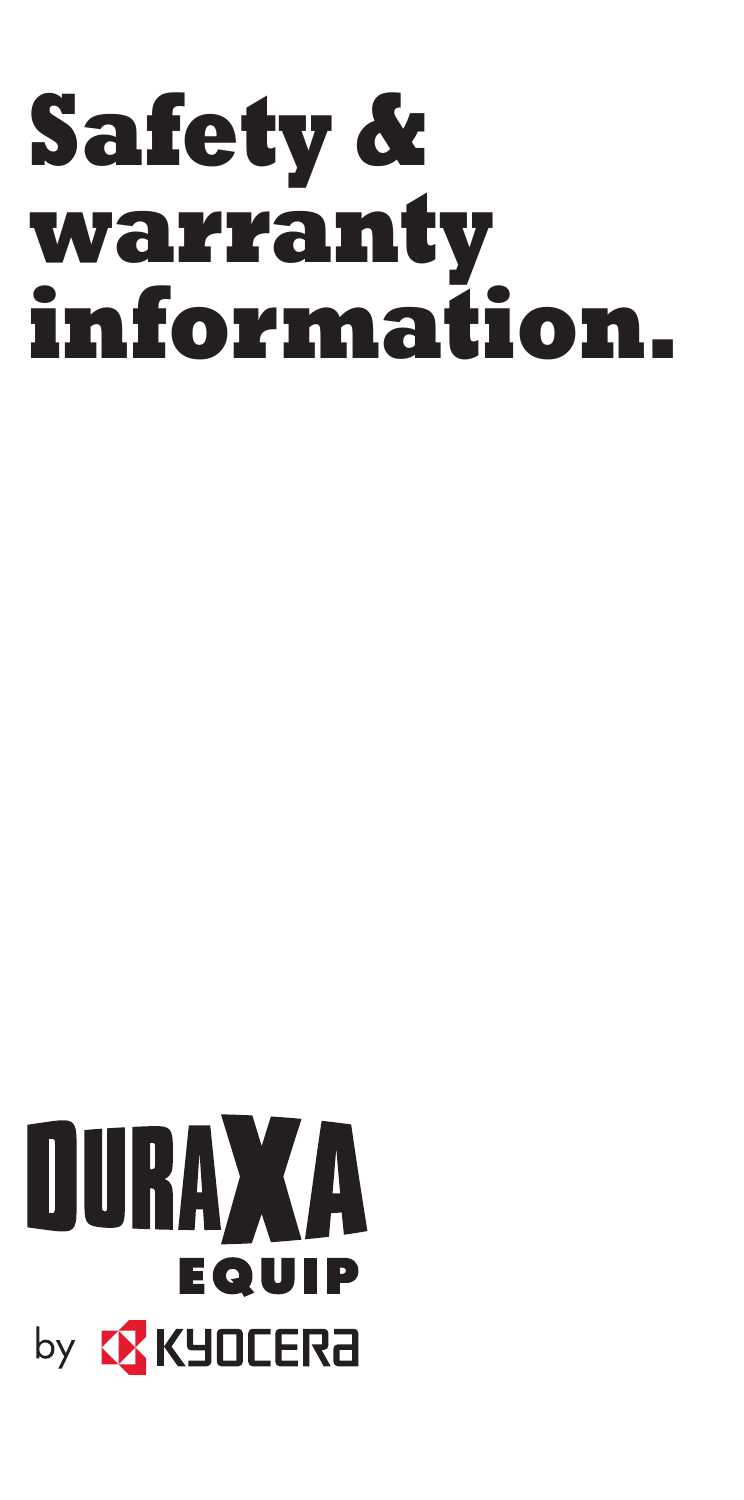## **Important Safety Information**

This section contains important operational and safety information that will help you safely use your phone. Failure to read and follow the information provided in this section may result in serious bodily injury, death, or property damage.

## General Precautions

There are several simple guidelines to operating your phone properly and maintaining safe, satisfactory service.

- Speak directly into the microphone.
- Do not expose your phone to direct sunlight for extended periods of time (such as on the dashboard of a car).
- Although your phone is quite sturdy, it is a complex piece of equipment and can be broken. Avoid dropping, hitting, bending, or sitting on it.
- Any changes or modifications to your phone not expressly approved in this document could void your warranty for this equipment and void your authority to operate this equipment.
- Note: For the best care of your phone, only Kyoceraauthorized personnel should service your phone and accessories. Failure to do so may be dangerous and void your warranty.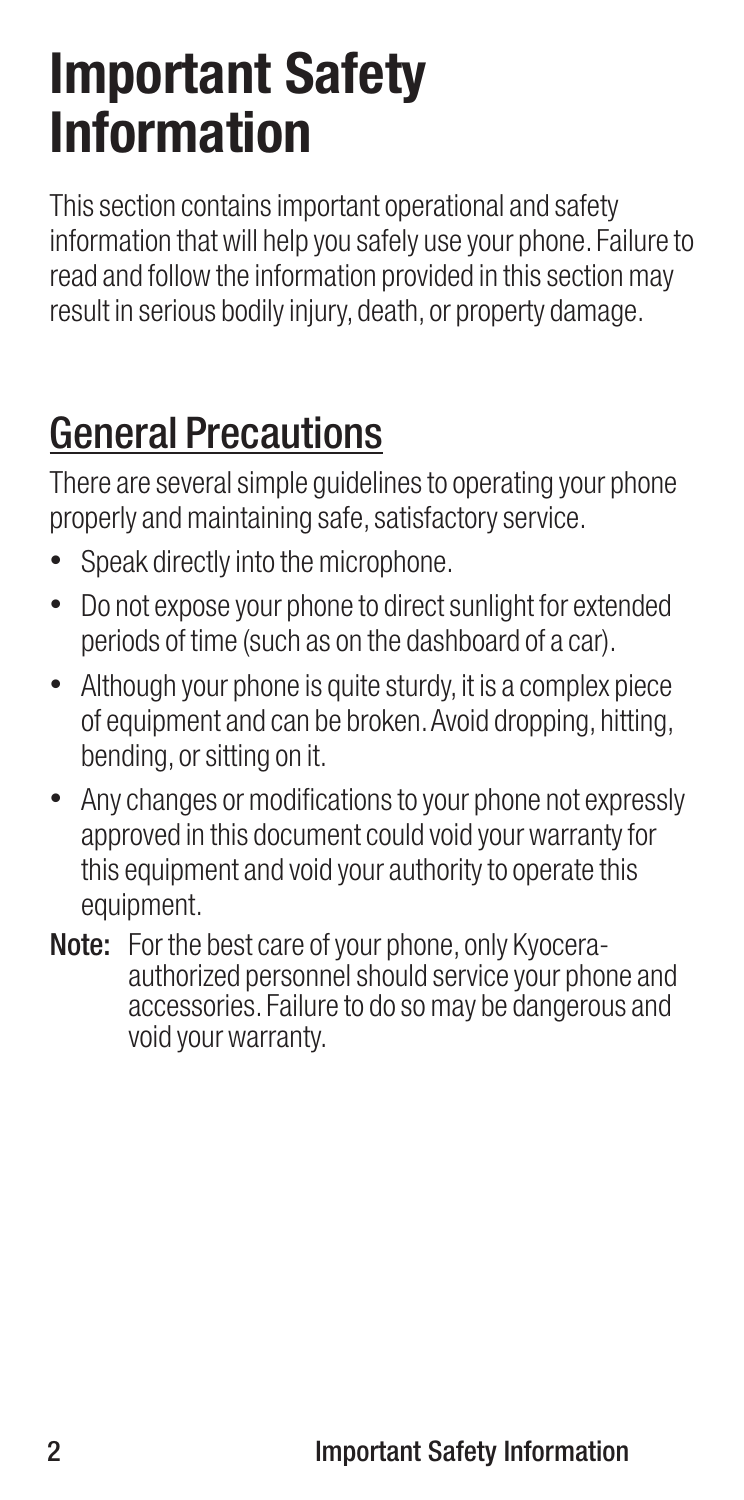## Maintaining Safe Use of and Access to Your Phone

## Do Not Rely on Your Phone for Emergency Calls

Mobile phones operate using radio signals, which cannot guarantee connection in all conditions. Therefore you should never rely solely upon any mobile phone for essential communication (e.g., medical emergencies). Emergency calls may not be possible on all cellular networks or when certain network services or mobile phone features are in use. Check with your local service provider for details.

## Using Your Phone While Driving

Talking on your phone while driving (or operating the phone without a hands-free device) is prohibited in some jurisdictions. Laws vary as to specific restrictions. Remember that safety always comes first.

## Following Safety Guidelines

To operate your phone safely and efficiently, always follow any special regulations in a given area. Turn your phone off in areas where use is forbidden or when it may cause interference or danger.

### Medical Devices

If you have a medical device, including an implantable medical device such as a pacemaker or defibrillator, consult your healthcare provider and the device manufacturer's directions before using this mobile phone.

Persons with implantable medical devices:

- Should always keep the mobile phone more than six (6) inches from the implantable medical device when the mobile phone is turned ON.
- Should not carry the mobile phone in the breast pocket.
- Should use the ear opposite the implantable medical device to minimize the potential for interference.
- Should turn OFF the mobile phone immediately if you have any reason to suspect that interference is taking place.

#### **Important Safety Information** 3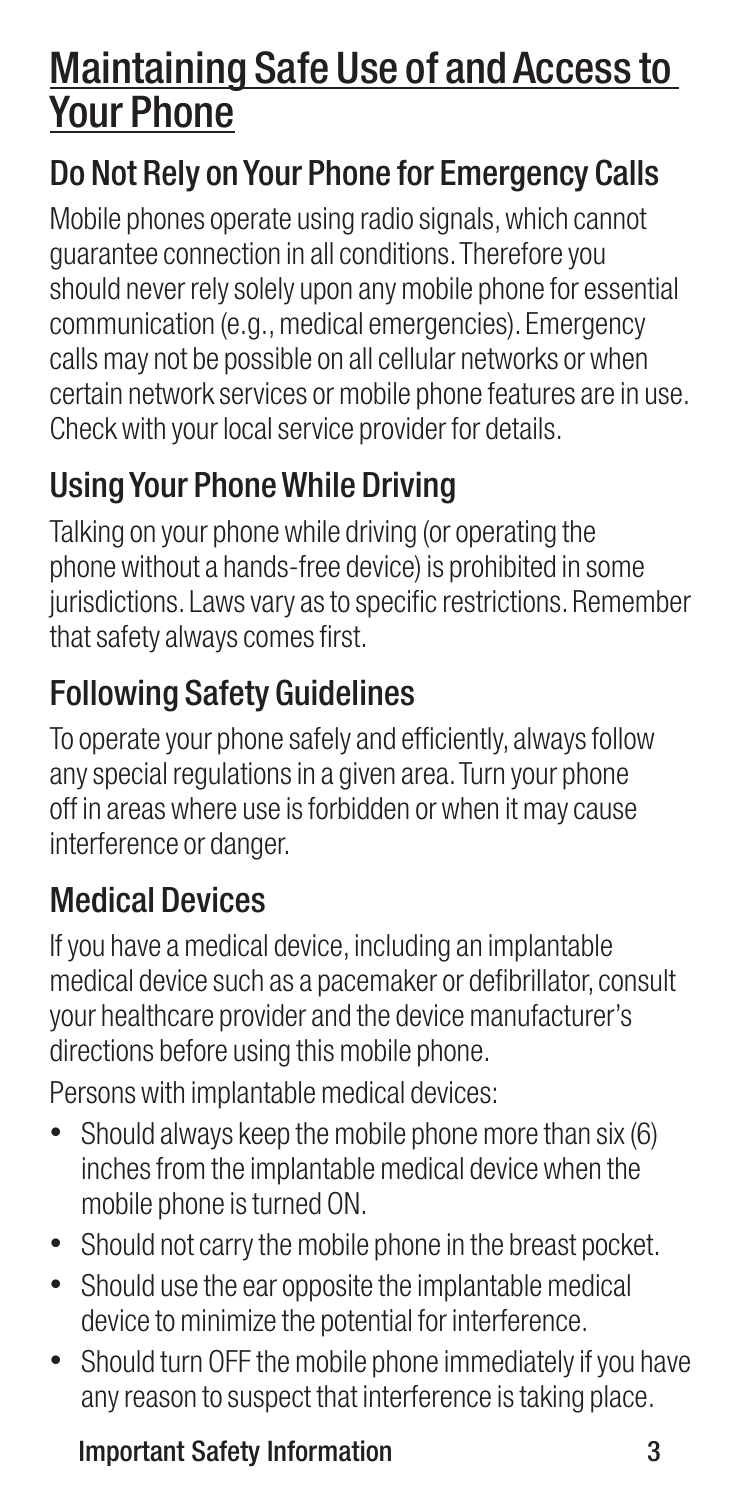## Using Your Phone Near Other Electronic Devices

Most modern electronic equipment is shielded from radio frequency (RF) signals. However, RF signals from wireless phones may affect inadequately shielded electronic equipment.

RF signals may affect improperly installed or inadequately shielded electronic operating systems or entertainment systems in motor vehicles. Check with the manufacturer or their representative to determine if these systems are adequately shielded from external RF signals. Also check with the manufacturer regarding any equipment that has been added to your vehicle.

Consult the manufacturer of any personal medical devices, such as pacemakers, defibrillator, and hearing aids, to determine if they are adequately shielded from external RF signals.

Note: When using the phone in and near healthcare facilities, always determine the facility's policy concerning cell phone usage and request permission before using the phone near medical equipment.

## Using Your Phone On Airplanes

On airplanes, follow applicable airline regulations and always follow the flight crew's instructions concerning the use of your phone.

## Turning Off Your Phone in Dangerous Areas

To avoid interfering with blasting operations, turn your phone off when in a blasting area or in other areas with signs indicating two-way radios should be turned off. Construction crews often use remote-control RF devices to set off explosives.

Turn your phone off when you're in any area that has a potentially explosive atmosphere. Although it's rare, connecting or disconnecting accessories to your phone could generate sparks. Sparks can cause an explosion or fire, resulting in bodily injury or even death. These areas are often, but not always, clearly marked. They include: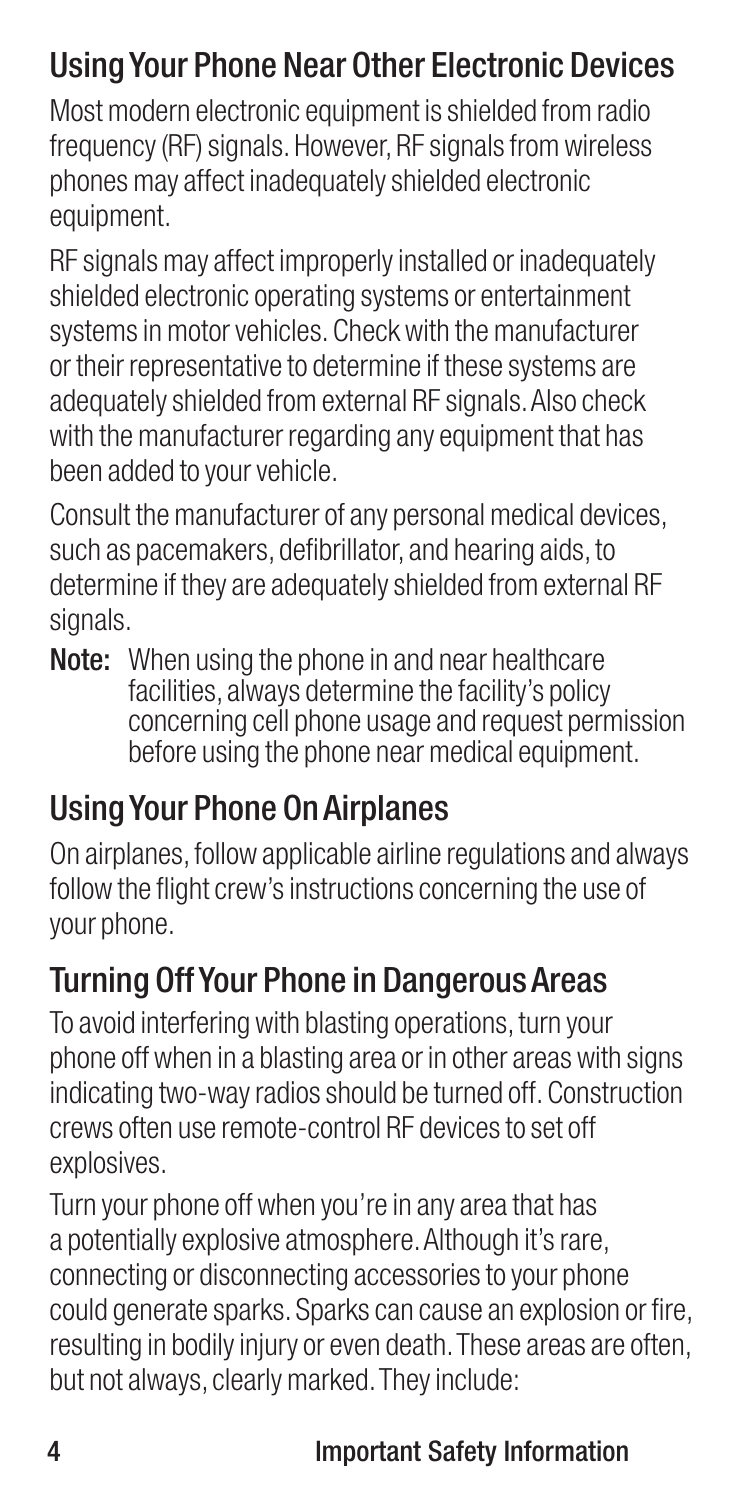- Fueling areas such as gas stations
- Below deck on boats
- Fuel or chemical transfer or storage facilities
- Areas where the air contains chemicals or particles such as grain, dust, or metal powders
- Any other area where you would normally be advised to turn off your vehicle's engine
- Note: Never transport or store flammable gas, flammable liquids, or explosives in the compartment of your vehicle that contains your phone or accessories.
- Note: Your phone complies with the Standards for Hazardous Location Equipment. Refer to the following section "Using Your Phone in Hazardous Locations" for details.

## Using Your Phone in Hazardous Locations

Your phone complies with the Standards for Hazardous Location Equipment as a Nonincendive Electrical Equipment for use in a Class I, Division 2, Groups A, B, C, & D with a Temperature Code of T4.

#### **Precautions**

- Ensure that your phone is not exposed to the temperature outside the limits stated below.
	- Ambient Temperature: -4° F to 140° F (-20° C to 60° C)
	- Charging Temperature: 36° F to 113° F (2° C to 45° C)
	- Storage Temperature:
		- Less than one month: -4° F to 140° F (-20° C to 60° C)
		- More than one month: -4° F to 113° F (-20° C to 45° C)
- Do not charge your phone in Division 2 hazardous locations.
- Use only the charger provided with your phone: AC adapter SCP-47ADT and USB data cable SCP-26SDC.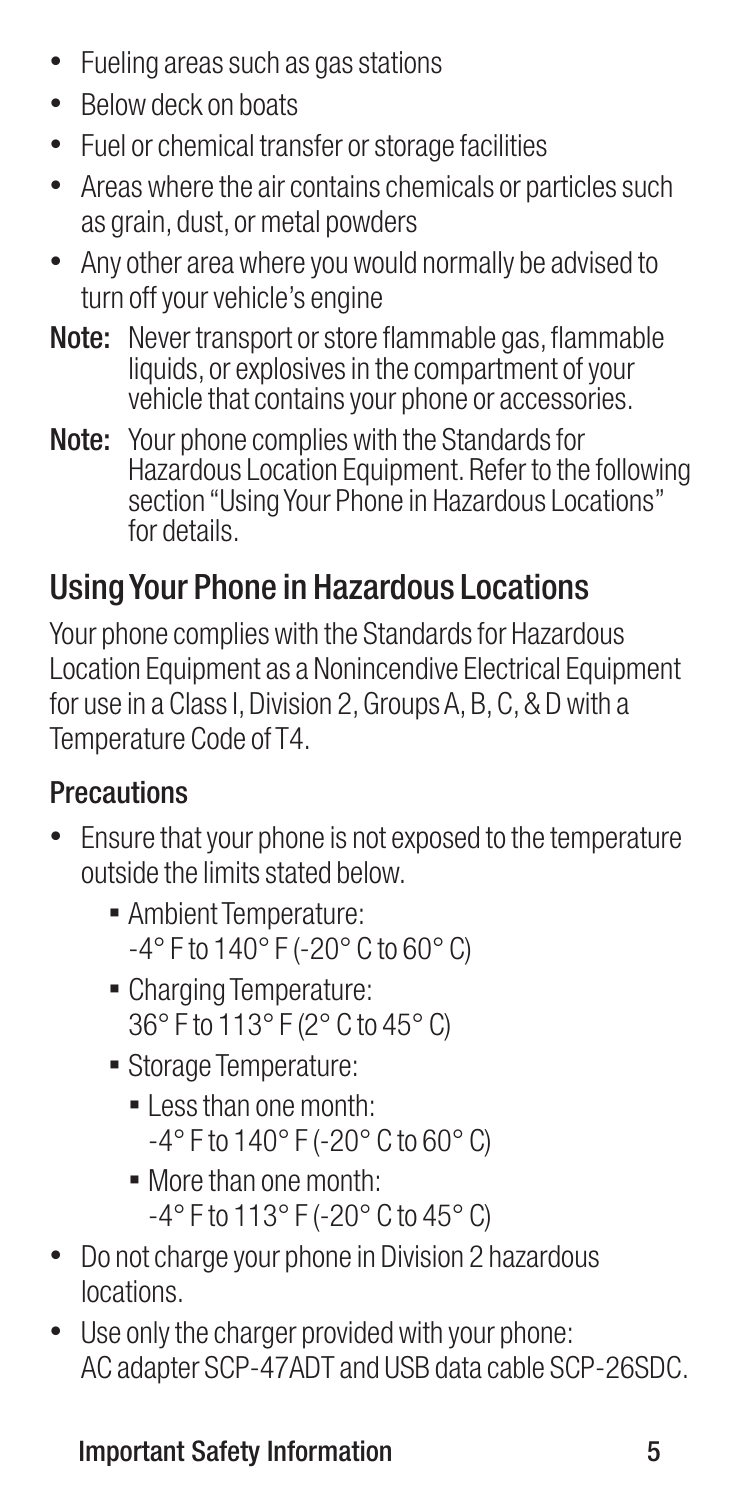- The headset jack, the USB/Charger port, and the battery covers must be properly sealed in Division 2 hazardous locations.
- Do not connect anything to the headset jack or the USB/Charger port in Division 2 hazardous locations.
- Do not open the battery cover in Division 2 hazardous locations.

#### Detecting Damage

If you suspect any compromise to the safety of your phone, immediately stop operation and remove it from the hazardous location. Some examples where the safety of the phone may be impaired are when:

- the exterior of the phone has visible damage, or the markings or inscriptions are illegible.
- the phone has been damaged in transit, improperly stored, or subjected to excessive loads.
- malfunctions occur.
- permitted limit values have been exceeded.



- WARNING: FXPLOSION HAZARD—SUBSTITUTION OF COMPONENTS MAY IMPAIR SUITABILITY FOR USE IN CLASS I, DIVISION 2.
- CAUTION: RISK OF EXPLOSION IF BATTERY IS REPLACED BY AN INCORRECT TYPE. LISE ONLY BATTERY MODEL SCP-73LBPS. DISPOSE OF USED BATTERIES ACCORDING TO THE INSTRUCTIONS.

THIS EQUIPMENT IS NOT INTENDED FOR OUTDOOR INSTALLATION.

ENCLOSURE WATER INGRESS RATING: IPX4, IPX5, IPX8. THE IP RATING IS FOR THE ENCLOSURE. THE ELECTRICAL SAFETY OF THE PRODUCT WAS NOT CERTIFIED UNDER THESE CONDITIONS.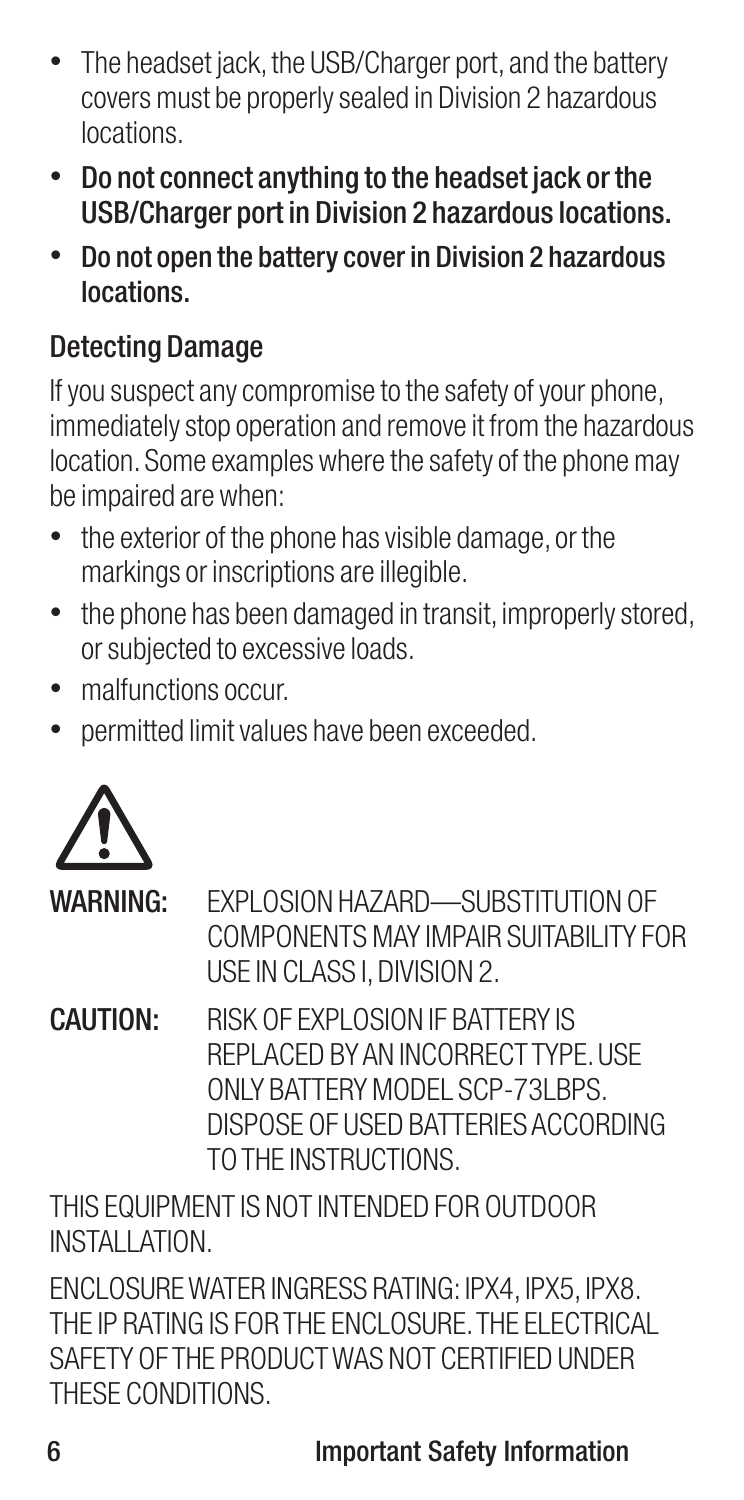CAUTION: Damage to the battery presents a risk of fire or chemical burn. Do not crush, smash, or puncture the phone. Do not expose to temperatures above 60°C/140°F or incinerate.



**Intertek** 4009869

Conforms to UL Std. 121201 & UL Std. 62368-1 You can also find the FTL mark through the Settings menu. From the Home screen, press Menu (center softkey) > Settings & tools > Settings > About phone > Compliance information.

## Restricting Children's Access to Your Phone

Your phone is not a toy. Do not allow children to play with it as they could hurt themselves and others, damage the phone, or make calls that may increase your monthly bill.

## **Waterproof Capability**

Your phone is waterproof and meets IPX5 and IPX8 standards, immersible for up to 30 minutes at a depth not exceeding two meters (about 6.56 feet). Exposing your phone to water outside these limits or not following the precautions can result in water damage.

To ensure that your phone maintains waterproof capability, the following precautions must be observed.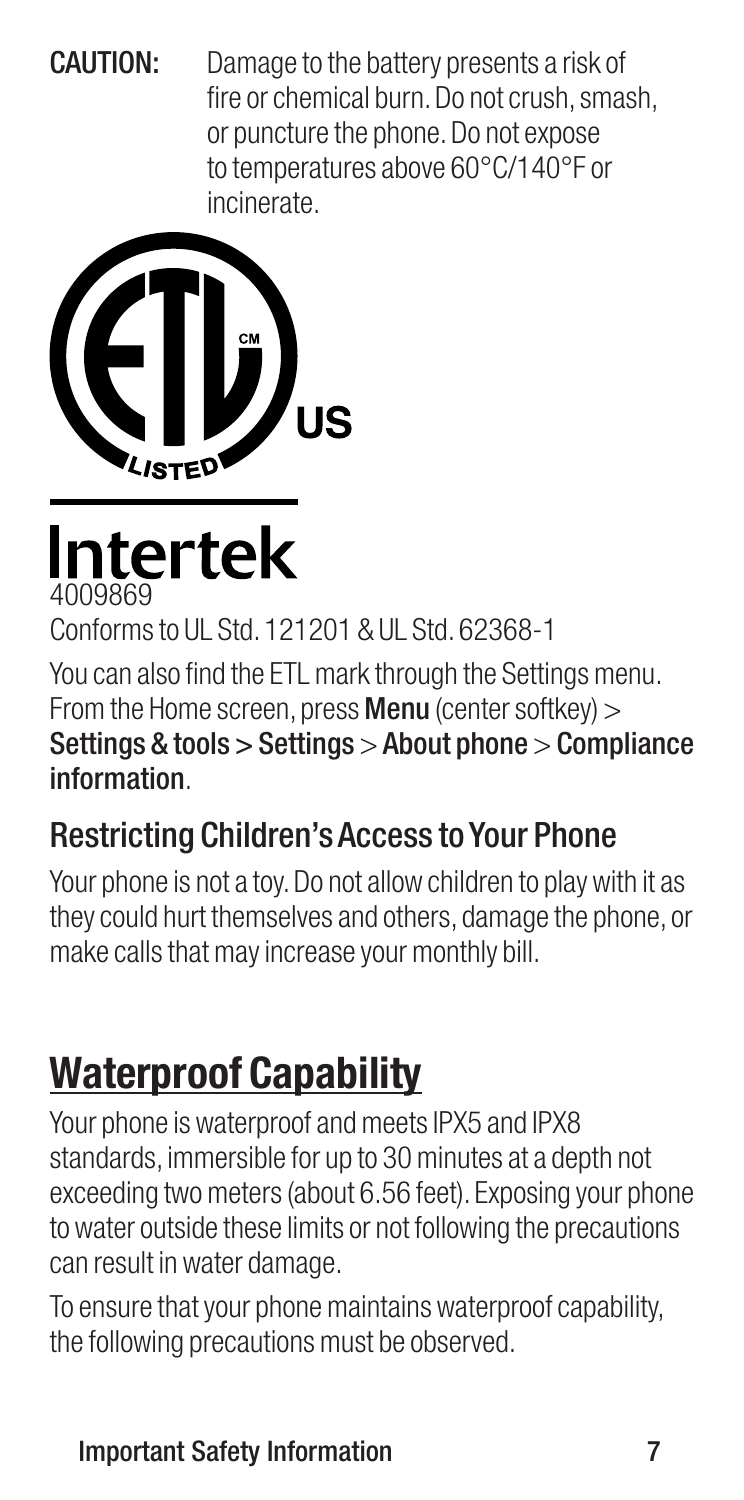- Make sure the headset jack, the USB/Charger port, and the battery covers are properly seated, with no foreign objects obstructing the seals.
- Do not spray or immerse your phone in liquids other than fresh water or tap water, such as detergent, beverages, or chlorinated or treated water. Certain liquids such as salt water and chlorinated water are corrosive over time. Should your phone be accidentally exposed to other liquids, rinse the phone gently in clean fresh water.
- Your phone is inoperable under water and should be dried as quickly as possible when wet.
- Do not expose your phone to water heated in excess of 104° F (40° C).
- Do not use the USB/Charger port for charging, data transmission, etc. until the phone is completely dry.
- Do not use the headset jack to plug in an accessory until the phone is completely dry.

If your phone gets wet:

Water in the phone's open microphone and speaker ports may affect outbound audio quality and speaker performance. These are temporary conditions and will subside once the phone is dry.

- 1. Do not open the headset jack, the USB/Charger port, and the battery covers as this may allow water to get inside the sealed portion of the phone.
- 2. Wipe the phone surfaces with a dry clean cloth.
- 3. Water in the phone's open microphone and speaker ports (small holes located at the top and bottom, and the grid of holes along the bottom front of the phone) should be removed with puffs of air directly into the ports. Phone audio may not operate properly until ports are dry. Apply a dry clean cloth to the open areas and crevices to remove the moisture left on the phone: microphones; speakers; all physical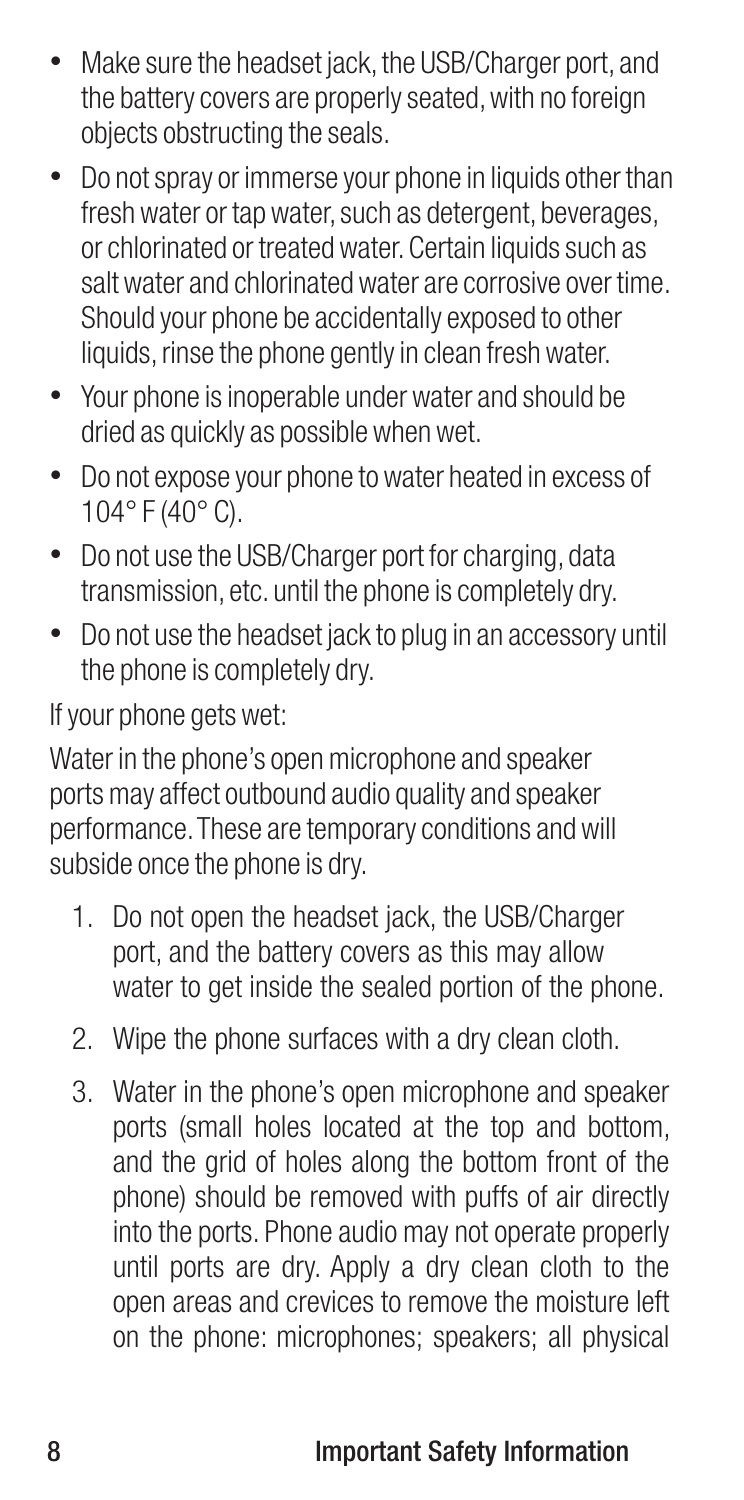keys; battery cover; headset jack cover; and USB/ charger port cover.

4. Repeat the process until the phone is completely dry.

## **Using Your Phone With a Hearing Aid Device**

When some wireless phones are used with certain hearing devices (including hearing aids and cochlear implants), users may detect a noise which can interfere with the effectiveness of the hearing device.

Some hearing devices are more immune than others to this interference noise, and phones also vary in the amount of interference noise they may generate. ANSI standard C63.19 was developed to provide a standardized means of measuring both wireless phone and hearing devices to determine usability rating categories for both.

Ratings have been developed for mobile phones to assist hearing device users in finding phones that may be compatible with their hearing device. Not all phones have been rated for compatibility with hearing devices. Phones that have been rated have a label located on the box. Your phone has an M4 and a T4 rating.

These ratings are not guarantees. Results will vary depending on the user's hearing device and the individual's type and degree of hearing loss. If a hearing device is particularly vulnerable to interference noise, even a phone with a higher rating may still cause unacceptable noise levels in the hearing device. Trying out the phone with your hearing device is the best way to evaluate it for your personal needs.

M-Ratings: Phones rated M3 or M4 meet FCC requirements for hearing aid compatibility and are likely to generate less interference to hearing devices than unrated phones. (M4 is the better/higher of the two ratings.)

T-Ratings: Phones rated T3 or T4 meet FCC requirements and are likely to be more usable with a hearing device's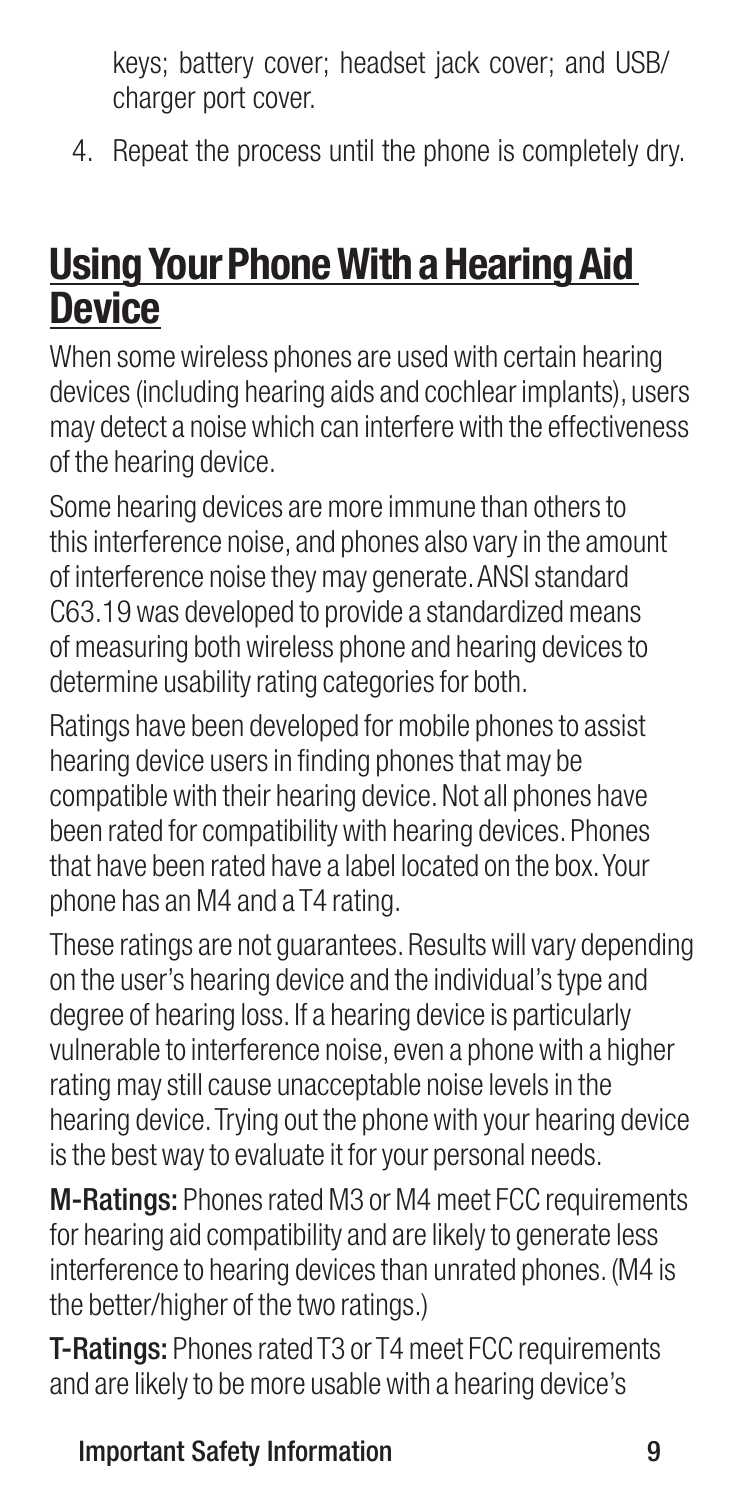telecoil ("T Switch" or "Telephone Switch") than unrated phones. (T4 is the better/higher of the two ratings. Note that not all hearing devices have telecoils in them.)

Note: This phone has been tested and rated for use with hearing aids for some of the wireless technologies that it uses. However, there may be some newer wireless technologies used in this phone that have not been tested yet for use with hearing aids. It is important to try the different features of this phone thoroughly and in different locations, using your hearing aid or cochlear implant, to determine if you hear any interfering noise. Consult your service provider or the manufacturer of this phone for information on hearing aid compatibility. If you have questions about return or exchange policies, consult your service provider or phone retailer.

Hearing aid devices may also be measured for immunity to interference noise from wireless phones and should have ratings similar to phones. Ask your hearing healthcare professional for the rating of your hearing aid. Add the rating of your hearing aid and your phone to determine probable usability:

- Any combined rating equal to or greater than six offers excellent use.
- Any combined rating equal to five is considered normal use.
- Any combined rating equal to four is considered usable.

Thus, if you pair an M3 hearing aid with an M3 phone, you will have a combined rating of six for "excellent use." This is synonymous for T ratings.

More information about hearing aid compatibility may be found at: https://www.fcc.gov, https://www.fda.gov, and [https://www.accesswireless.org.](https://www.accesswireless.org)

### Getting the Best Hearing Device Experience With Your Phone

To further minimize interference, move the phone around to find the point with the least interference.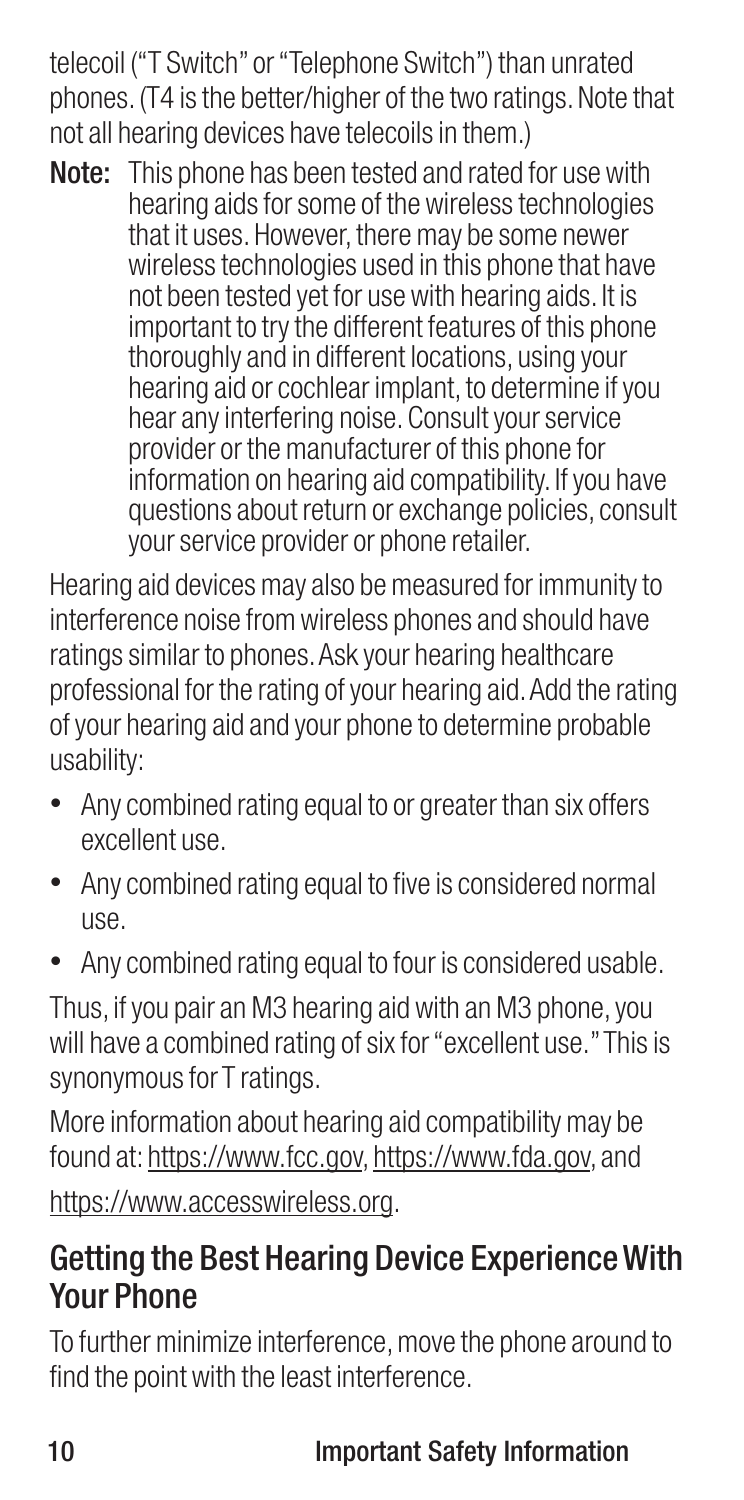## **Caring for the Battery**

## Protecting Your Battery

The guidelines listed below help you get the most out of your battery's performance:

- Recently there have been some public reports of wireless phone batteries overheating, catching fire, or exploding. It appears that many, if not all, of these reports involve counterfeit or inexpensive, aftermarket-brand batteries with unknown or questionable manufacturing standards. Use only manufacturer-approved batteries and accessories. Buying the right batteries and accessories is the best way to ensure they're genuine and safe.
- Do not disassemble or open, crush, bend or deform, or puncture or shred the battery.
- Do not modify or remanufacture, attempt to insert foreign objects into the battery, immerse or expose to water or other liquids, expose to fire, explosion, or other hazard.
- Avoid dropping the phone or battery. If the phone or battery is dropped, especially on a hard surface, and the user suspects damage, take it to a service center for inspection.
- Improper battery use may result in a fire, explosion, or other hazard.
- Do not short-circuit a battery or allow metallic conductive objects to contact battery terminals.
- Keep the metal contacts on top of the battery clean.
- Battery usage by children should be supervised.

## **Charging**

- If your phone is wet, dry it with a clean cloth before charging.
- Do not touch the AC adapter, the charging cable, or the USB/charger port with wet hands. Doing so may cause electric shock, injury, or product failure.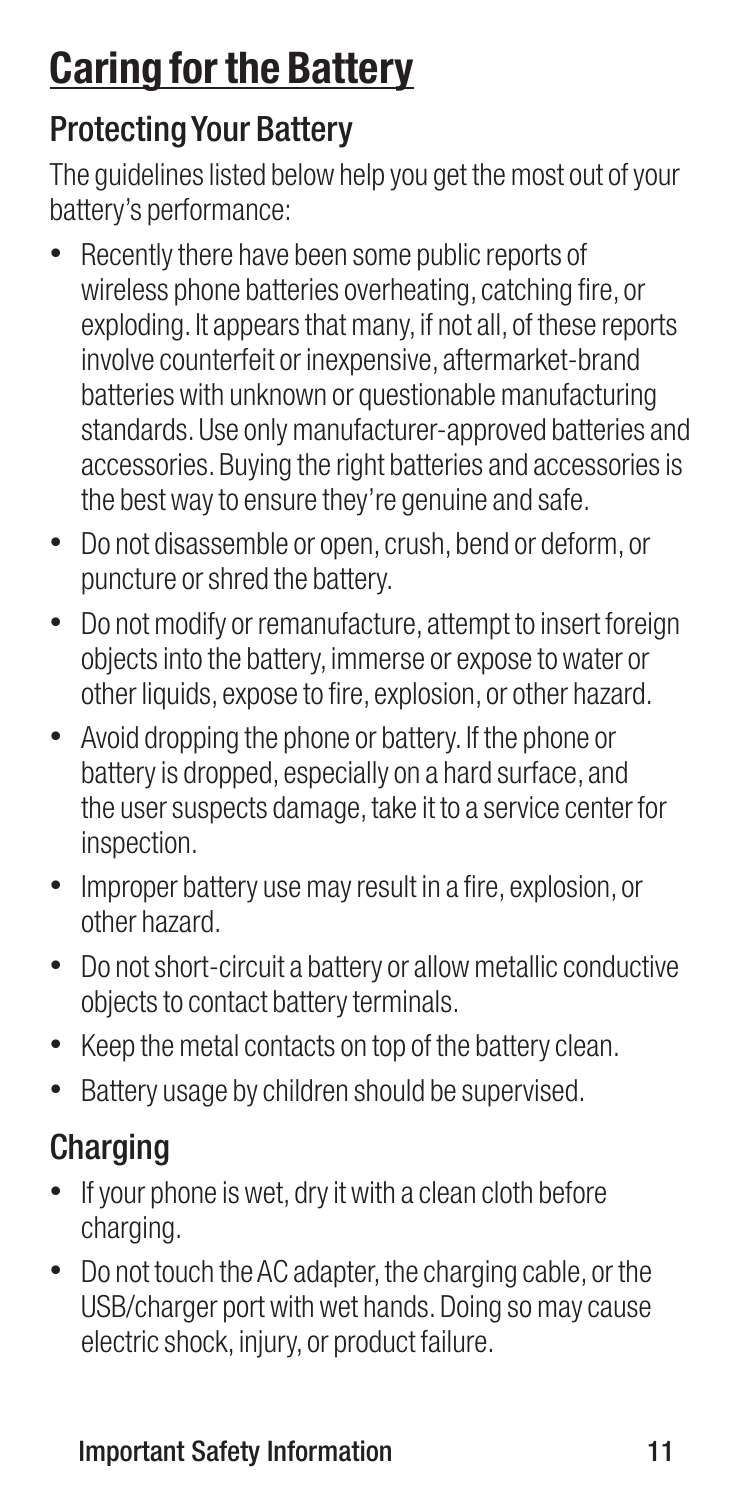- Do not charge your phone in a wet or damp place, such as in a bathroom or near a kitchen sink.
- Do not charge your phone in direct sun light.
- Only charge the battery using the provided AC adapter and USB data cable. Use of any other device may present a risk of fire, explosion, leakage, or other hazard.
- In order to avoid damage, charge the battery only in temperatures that range from 36° F to 113° F (2° C to  $45^\circ$  C).
- Only use the AC adapter indoors in a dry environment and avoid direct sunlight.
- The battery may need recharging if it has not been used for a long period of time.
- It's best to replace the battery when it no longer provides acceptable performance. It can be recharged hundreds of times before it needs replacing.
- Replace the battery only with another qualified battery. Use of an unqualified battery may present a risk of fire, explosion, leakage, or other hazard. If you are unsure about whether a replacement battery is compatible, contact customer support.

## Common Causes of Battery Drain

To make your battery last longer, adjust applicable settings and avoid high-drain activities including:

- Playing games or using the Web
- Keeping backlighting on
- Operating the phone far away from a base station or cell site
- Operating the phone when no service is available, or service is available intermittently
- Using data cables or accessories
- High volume settings
- Repeating sound, vibration, or lighted alerts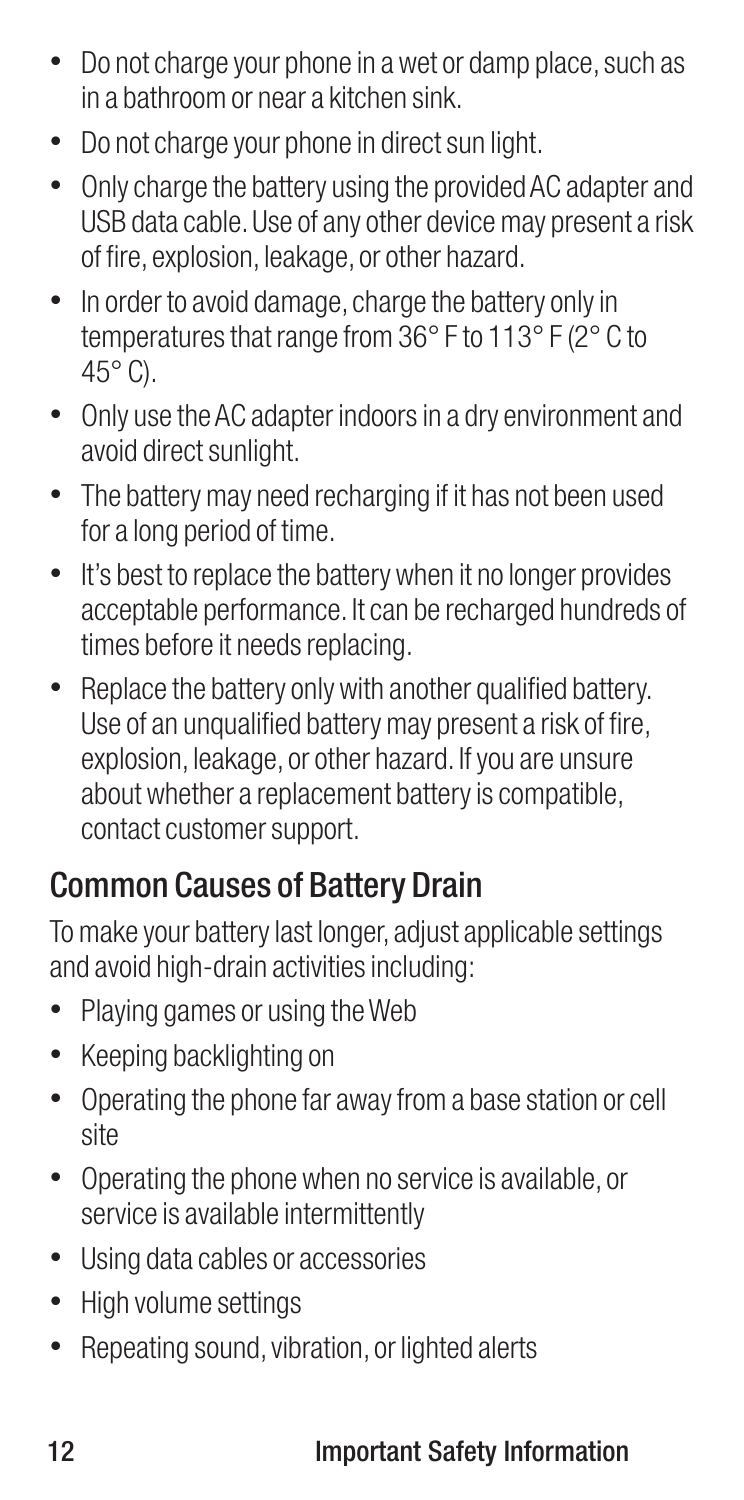## Storing

- Don't store the battery in high temperature areas for long periods of time. It's best to follow these storage rules:
	- Less than one month: -4° F to 140° F (-20° C to 60° C)
	- More than one month: -4° F to 113° F (-20° C to 45° C)

## Disposal of Lithium-ion (Li-ion) Battery

- Promptly dispose of used batteries in accordance with local regulations.
- Never dispose of the battery by incineration.
- Do not handle a damaged or leaking Li-ion battery as you can be burned.
- For safe disposal options of your Li-ion batteries, contact your nearest authorized service center.
- Special Note: Be sure to dispose of your battery properly. In some areas, the disposal of batteries in household or business trash may be prohibited.

## **Radio Frequency (RF) Energy**

## Understanding How Your Phone Operates

Your phone is a radio transmitter and receiver. When it's turned on, it receives and transmits radio frequency (RF) signals. Your phone is designed to transmit just enough RF power to reach the network. The system handling your call controls the RF power level. Depending on network conditions, your phone may operate at an actual Specific Absorption Rates (SAR) level below the maximum value specified. Your phone is designed not to exceed the recommended international guidelines for limits on RF exposure.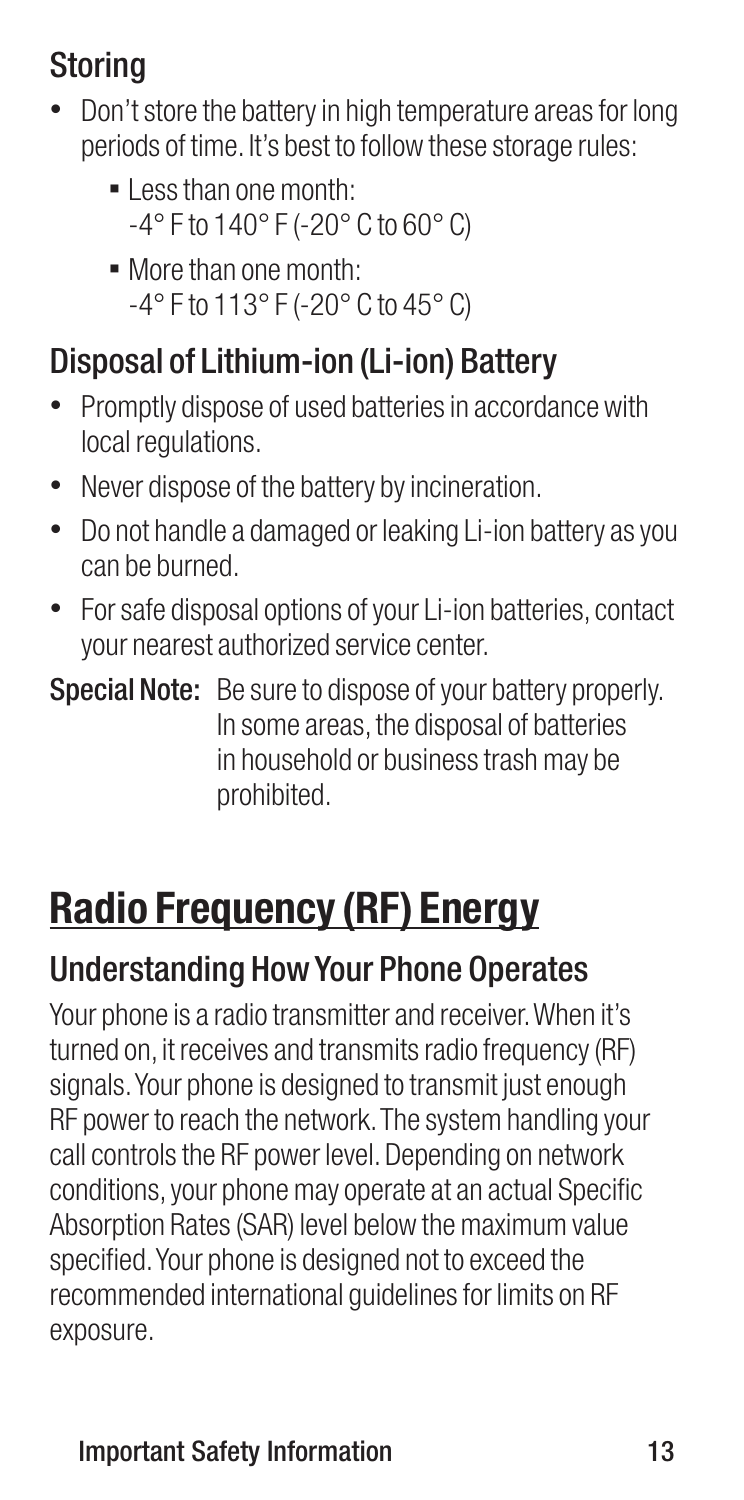## Knowing Radio Frequency Safety

The design of your phone complies with updated NCRP standards described below.

In 1991–92, the Institute of Electrical and Electronics Engineers (IEEE) and the American National Standards Institute (ANSI) joined in updating ANSI's 1982 standard for safety levels with respect to human exposure to RF signals. More than 120 scientists, engineers, and physicians from universities, government health agencies, and industries developed this updated standard after reviewing the available body of research. In 1993, the Federal Communications Commission (FCC) adopted this updated standard in a regulation. In August 1996, the FCC adopted a hybrid standard consisting of the existing ANSI/IEEE standard and the guidelines published by the National Council of Radiation Protection and Measurements (NCRP).

## **Body-Worn Operation**

To maintain compliance with FCC RF exposure guidelines, always use an appropriate accessory if using the phone for body worn operations. Accessories used with this phone for body worn operations must not contain any metallic components and must provide at least 0.59 inches (1.5 centimeters) separation distance between the user's body and the phone, including antennas. Body worn accessories that do not meet these requirements may not comply with FCC RF exposure requirements and should be avoided.

This device is not intended to be used with a lanyard or strap on the body. The device contains a mounting point that may be used to attach the device to equipment, a backpack, or tool belt, etc.

For more information about RF exposure, visit the FCC website at https://www.fcc.gov.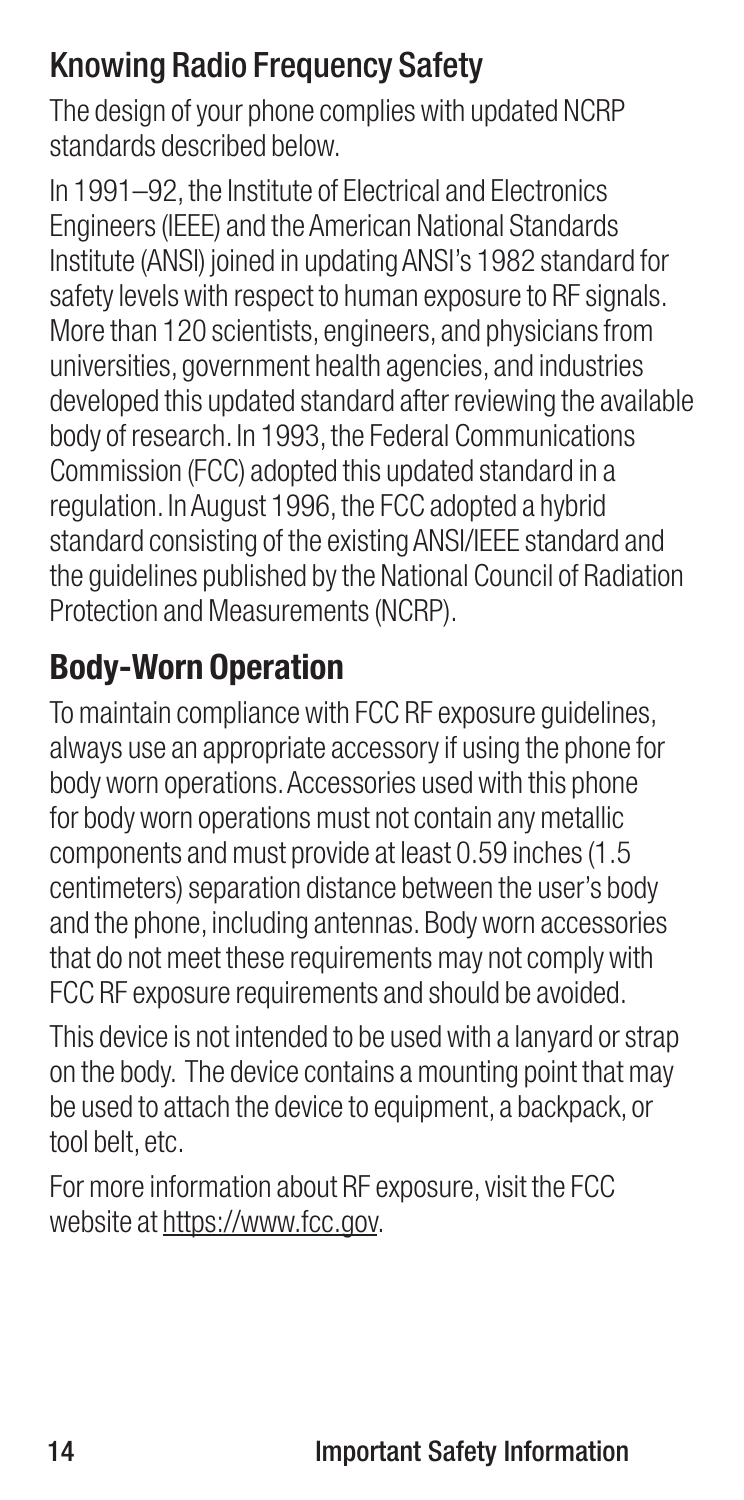#### Specific Absorption Rates (SAR) for Wireless **Phones**

The SAR value corresponds to the relative amount of RF energy absorbed into the head of a user of a wireless handset.

The SAR value of a phone is the result of an extensive testing, measuring, and calculation process. It does not represent how much RF the phone emits. All phone models are tested at their highest value in strict laboratory settings. But when in operation, the SAR of a phone can be substantially less than the level reported to the FCC. This is because of a variety of factors including its proximity to a base station antenna, phone design, and other factors. What is important to remember is that each phone meets strict federal guidelines. Variations in SARs do not represent a variation in safety.

All phones must meet the federal standard, which incorporates a substantial margin of safety. As stated above, variations in SAR values between different model phones do not mean variations in safety. SAR values at or below the federal standard of 1.6 W/kg are considered safe for use by the public.

The highest reported SAR values of your phone are:

Head: 0.60 W/kg

Body-worn: 1.14 W/kg

Hotspot: 1.10 W/kg

In the US, the SAR limit for mobile devices used by the public is 1.6 watts/kg (W/kg) averaged over 1 gram of tissue for the body or head.

Phone models may have different versions and more than one value. Changes in design or components may occur over time and some changes could affect SAR values. More information on the phone's SAR can be found on the following FCC website:<https://www.fcc.gov/oet/ea/>.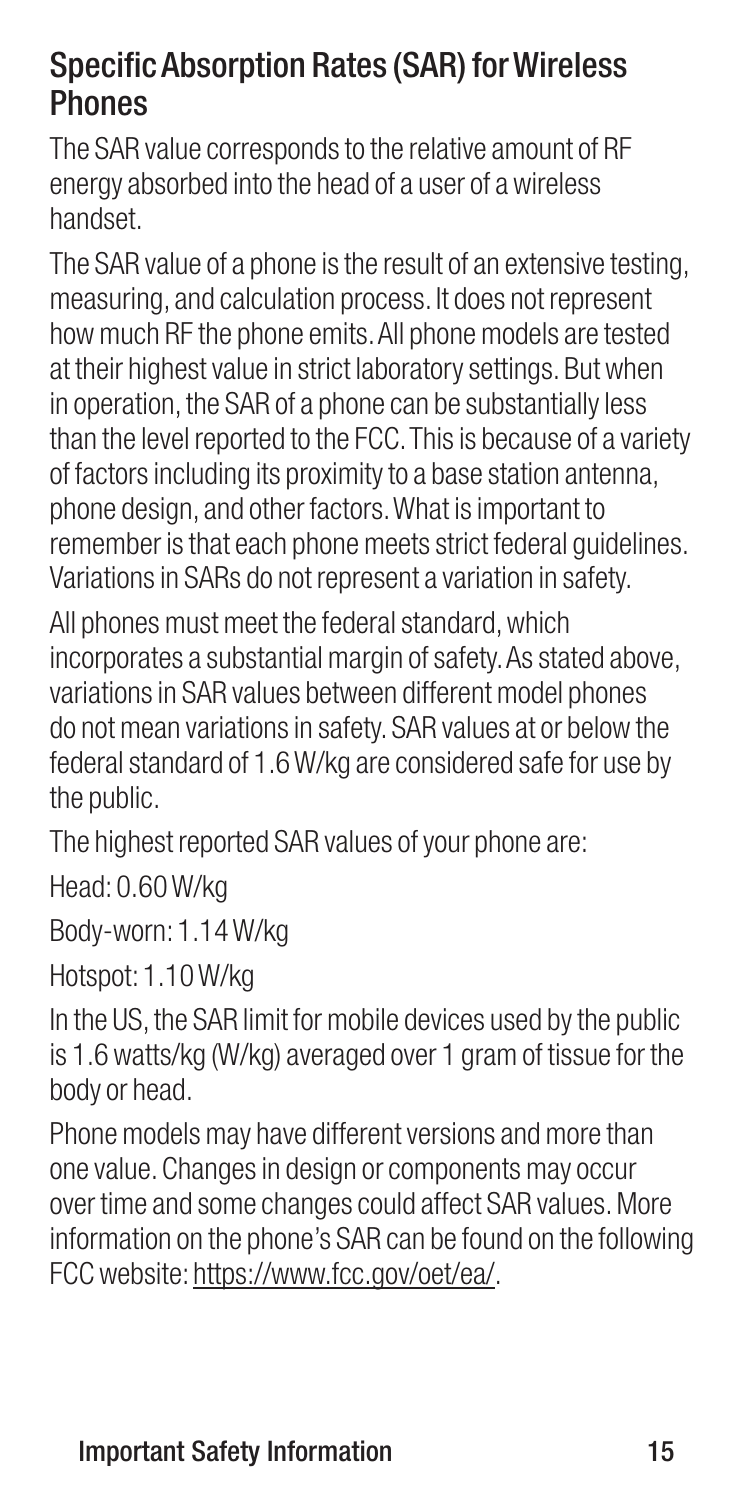## **FCC Radio Frequency Emission**

This phone meets the FCC Radio Frequency Emission Guidelines.

FCC ID: V65E4830

The FCC ID and model number are located on a nameplate inside the battery compartment.

You can also find the FCC ID and model number through the Settings menu. From the Home screen, press Menu (center softkey) > Settings & tools > Settings > About phone > Compliance information. The FCC ID and model number are displayed on the screen.

## Supplier's Declaration of Conformity (47 CFR § 2.1077)

Model: F4831

#### U.S. Contact Information

Kyocera International, Inc.

8611 Balboa Avenue

San Diego, CA 92123

https://www.kyoceramobile.com/contact/

## FCC Compliance Statement

This device complies with Part 15 of the FCC Rules. Operation is subject to the following two conditions: (1) this device may not cause harmful interference, and (2) this device must accept any interference received, including interference that may cause undesired operation.

Changes or modifications not expressly approved by the party responsible for compliance could void the user's authority to operate the equipment.

Note: This equipment has been tested and found to comply with the limits for a Class B digital device, pursuant to Part 15 of the FCC Rules. These limits are designed to provide reasonable protection against harmful interference in a residential installation. This equipment generates, uses, and can radiate radio

#### 16 **Important Safety Information**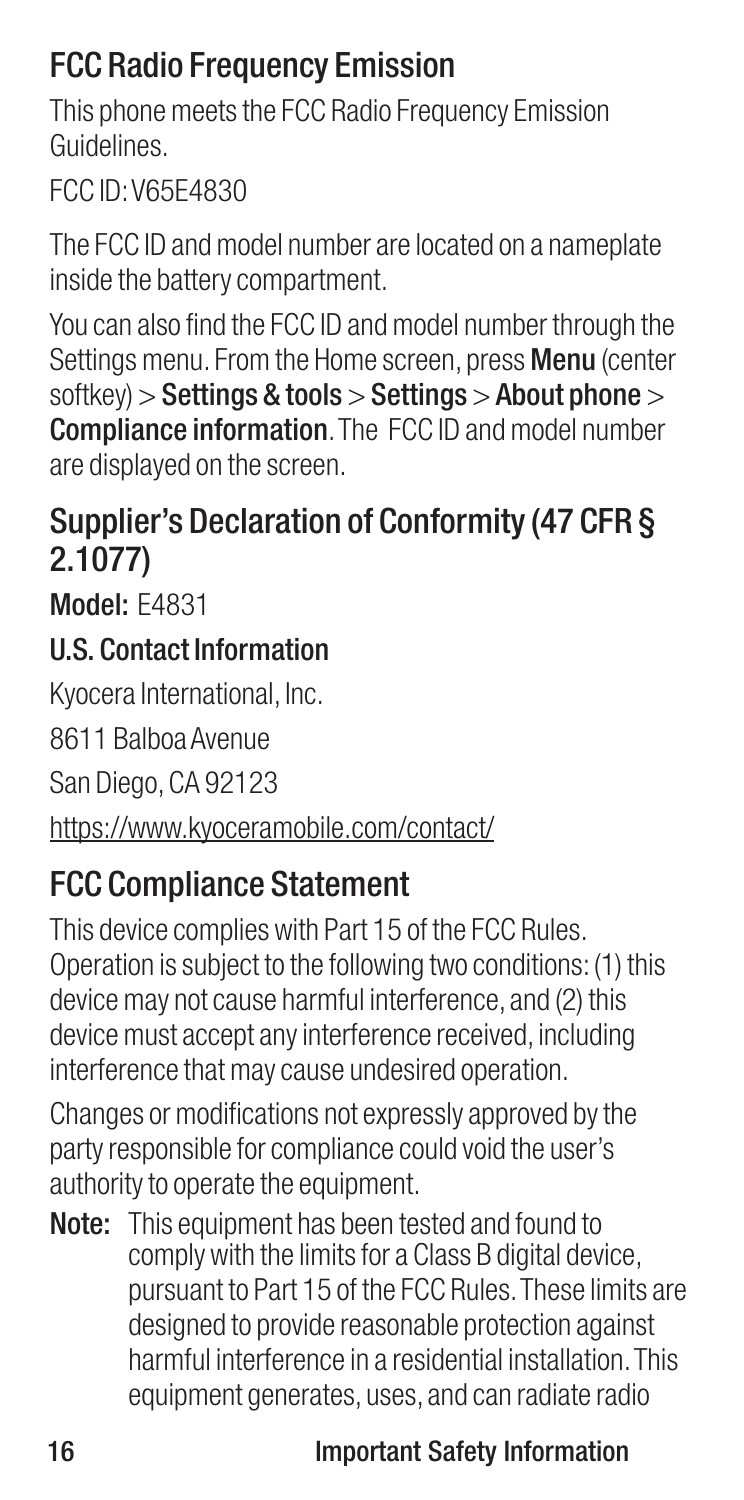frequency energy and, if not installed and used in accordance with the instructions, may cause harmful interference to radio communications. However, there is no guarantee that interference will not occur in a particular installation. If this equipment does cause harmful interference to radio or television reception, which can be determined by turning the equipment off and on, the user is encouraged to try to correct the interference by one or more of the following measures:

- Reorient the direction of the internal antennas.
- Increase the separation between the equipment and receiver.
- Connect the equipment into an outlet on a circuit different from that to which the receiver is connected.
- Consult the dealer or an experienced radio/TV technician for help.

## Owner's Record

Model: E4831

The model number, FCC ID, and IMEI number are located on a nameplate inside the battery compartment.

 This will be helpful if you need to contact us about your phone in the future.

Important: Carefully read our End User License Agreement at our website https://www.kyoceramobile.com/support/phone/ before using or otherwise accessing the software or services provided with your Kyocera device.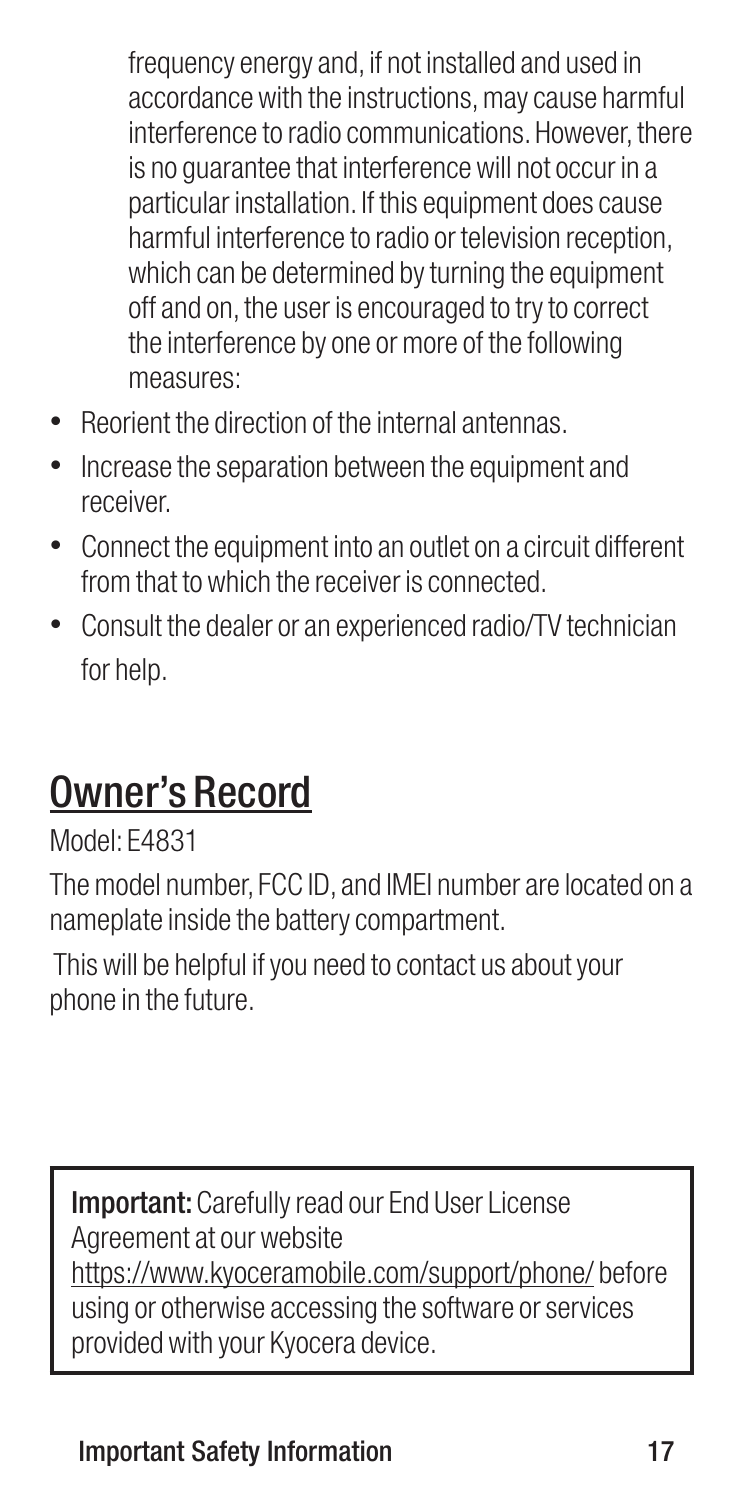## **Manufacturer's Warranty**

Kyocera International, Inc. ("KYOCERA") offers you a limited warranty that the enclosed product or products (the "Product") will be free from defects in material and workmanship for a period that expires two years from the date of sale of the Product to you, provided that you are the original end-user purchaser of the Product and provided that your purchase was made from an authorized supplier. Transfer or resale of a Product will automatically terminate warranty coverage with respect to that Product.

This limited warranty is not transferable to any third party, including but not limited to any subsequent purchaser or owner of the Product. KYOCERA shall, at its sole and absolute discretion, either repair or replace a Product (which unit may use refurbished parts of similar quality and functionality, and which will include the KYOCERA standard default software) if found by KYOCERA to be defective in material or workmanship, or if KYOCERA determines that it is unable to repair or replace such Product, KYOCERA shall refund the purchase price for such Product, provided that the subject Product (i) is returned, with transportation prepaid, to a KYOCERA authorized service center within the two year warranty period, and (ii) is accompanied by a proof of purchase in the form of a bill of sale or receipted invoice which evidences that the subject Product is within the two year warranty period ("Proof of Purchase"). After the two year warranty period, you must pay all shipping, parts, and labor charges. This limited warranty does not cover and is void with respect to the following: (i) Products which have been improperly installed, repaired, maintained, or modified (including the antenna); (ii) Products which have been subjected to misuse (including Products used in conjunction with hardware electrically or mechanically incompatible or Products used with software, accessories, goods, or ancillary or peripheral equipment not supplied or expressly authorized by KYOCERA for use), abuse, accident, physical damage, abnormal use or operation, improper handling or storage,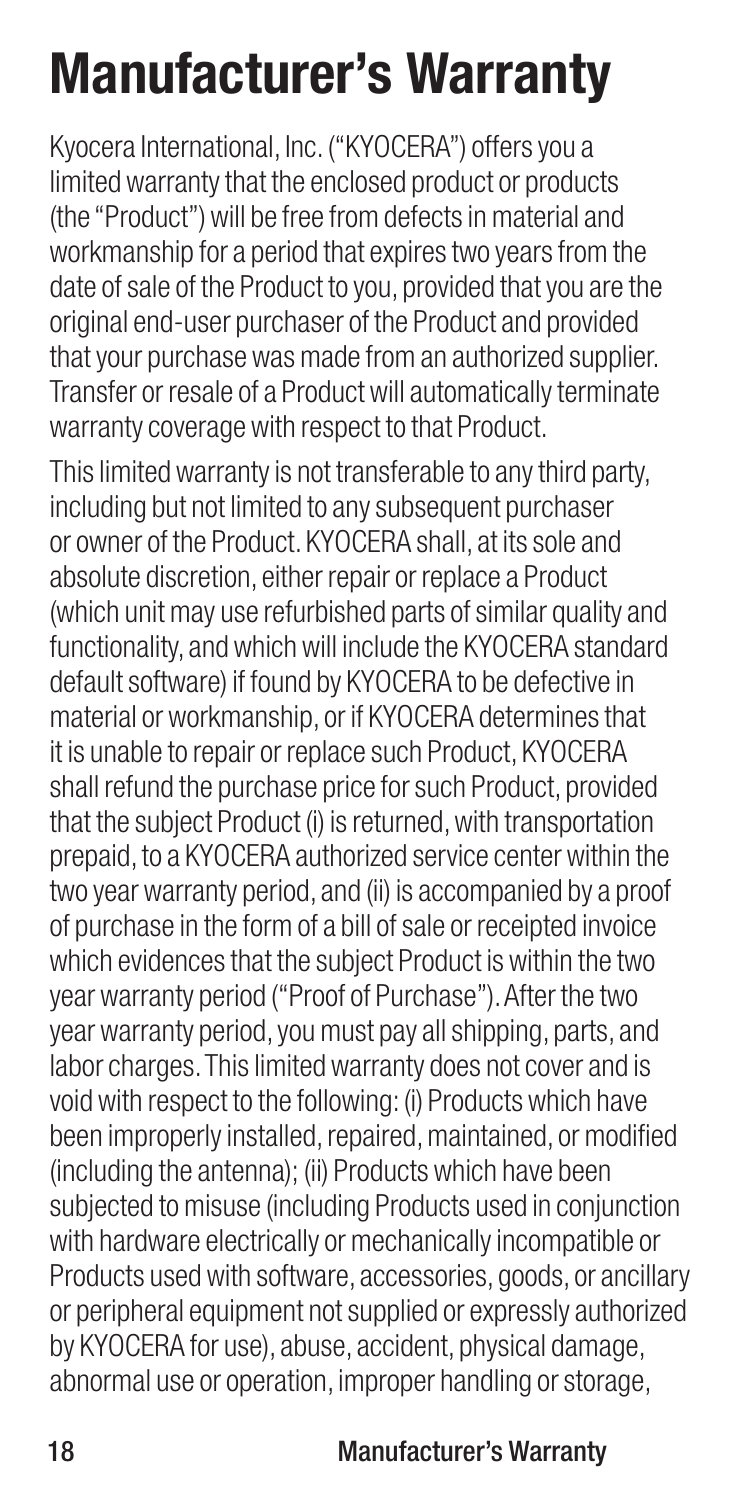neglect, exposure to fire, water (except for Product certified for protection against water; see the Kyocera product website for details on your Product), or excessive moisture or dampness, or extreme changes in climate or temperature; (iii) Products operated outside published maximum ratings; (iv) cosmetic damage; (v) Products on which warranty stickers or Product serial numbers have been removed, altered, or rendered illegible; (vi) customer instruction; (vii) cost of installation, setup, removal or reinstallation; (viii) signal reception problems (unless caused by defect in material or workmanship); (ix) damage the result of fire flood, acts of God, or other acts which are not the fault of KYOCERA and which the Product is not specified to tolerate, including damage caused by mishandling and blown fuses; (x) consumables (such as memory cards, fuses, etc.); (xi) third party software or applications, data and equipment not originally supplied with the Product; (xii) any Product in which the software has not been updated to the current version; (xiii) any Product in which the operating system has been unlocked (allowing installation of a third party operating system); or (xiv) any Products which have been opened, repaired, modified, or altered by anyone other than KYOCERA or a KYOCERA authorized service center, (xv) Product customization and configuration by KYOCERA as a part of service. Before returning any Product for service, be sure to back up data and remove any confidential, proprietary, or personal information from the Product. KYOCERA is not responsible for damage to or loss of any software, applications, data, setting, customization, configuration or removable storage media.

USE ONLY APPROVED ACCESSORIES WITH KYOCERA PHONES. USE OF ANY UNAUTHORIZED ACCESSORIES MAY BE DANGEROUS AND WILL INVALIDATE THE PHONE WARRANTY IF SAID ACCESSORIES CAUSE DAMAGE OR A DEFECT TO THE PHONE.

KYOCERA, ITS PARENT COMPANY AND ITS AFFILIATES SPECIFICALLY DISCLAIM LIABILITY FOR ANY AND ALL DIRECT, INDIRECT, SPECIAL, GENERAL, PUNITIVE,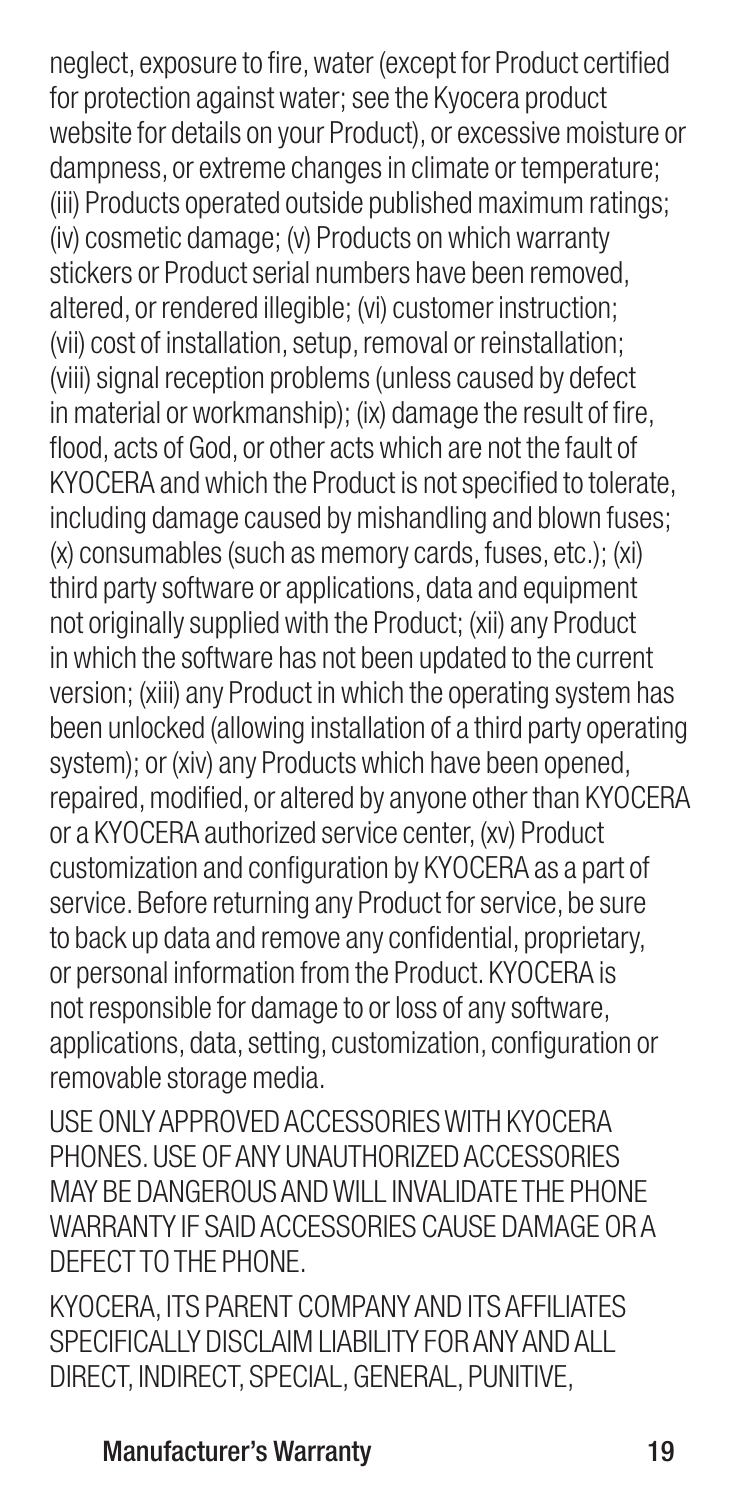EXEMPLARY, AGGRAVATED, INCIDENTAL, OR CONSEQUENTIAL DAMAGES, EVEN IF ADVISED OF THE POSSIBILITY THEREOF, WHETHER FORESEEABLE OR UNFORESEEABLE OF ANY KIND WHATSOEVER, INCLUDING BUT NOT LIMITED TO LOSS OF PROFITS, UNANTICIPATED BENEFITS OR REVENUE, ANTICIPATED PROFITS ARISING OUT OF USE OF OR INABILITY TO USE ANY PRODUCT (FOR EXAMPLE, WASTED AIRTIME CHARGES DUE TO THE MALFUNCTION OF A PRODUCT), OR CONTRIBUTION OR INDEMNITY IN RESPECT OF ANY CLAIM RELATED TO A PRODUCT.

REPAIR OR REPLACEMENT OF A DEFECTIVE PRODUCT OR REFUND OF THE PURCHASE PRICE RELATING TO A DEFECTIVE PRODUCT, AS PROVIDED UNDER THIS WARRANTY, ARE YOUR SOLE AND EXCLUSIVE REMEDIES FOR BREACH OF THE LIMITED WARRANTY, AND SUBJECT TO THIS WARRANTY, THE PRODUCTS ARE APPROVED AND ACCEPTED BY YOU "AS IS"

KYOCERA MAKES NO OTHER WARRANTIES, REPRESENTATIONS OR CONDITIONS OF ANY KIND, ORAL OR VERBAL, EXPRESS OR IMPLIED, STATUTORY OR OTHERWISE, WITH RESPECT TO THE PRODUCTS INCLUDING BUT NOT LIMITED TO ANY IMPLIED WARRANTY OR CONDITION OF MERCHANTABILITY OR FITNESS FOR A PARTICULAR PURPOSE OR AGAINST INFRINGEMENT OR ANY IMPLIED WARRANTY OR CONDITION ARISING OUT OF TRADE USAGE OR OUT OF A COURSE OF DEALING OR COURSE OF PERFORMANCE, NO DEALER, DISTRIBUTOR, AGENT, OR EMPLOYEE IS AUTHORIZED TO MAKE ANY MODIFICATION OR ADDITION TO THIS WARRANTY.

Some jurisdictions do not allow the exclusion or limitation of incidental or consequential damages, or allow limitations on how long an implied warranty lasts, so the above limitations or exclusions may not apply to you. This limited warranty gives you specific legal rights, and you may also have other rights which vary from jurisdiction to jurisdiction. For warranty service information, please call the following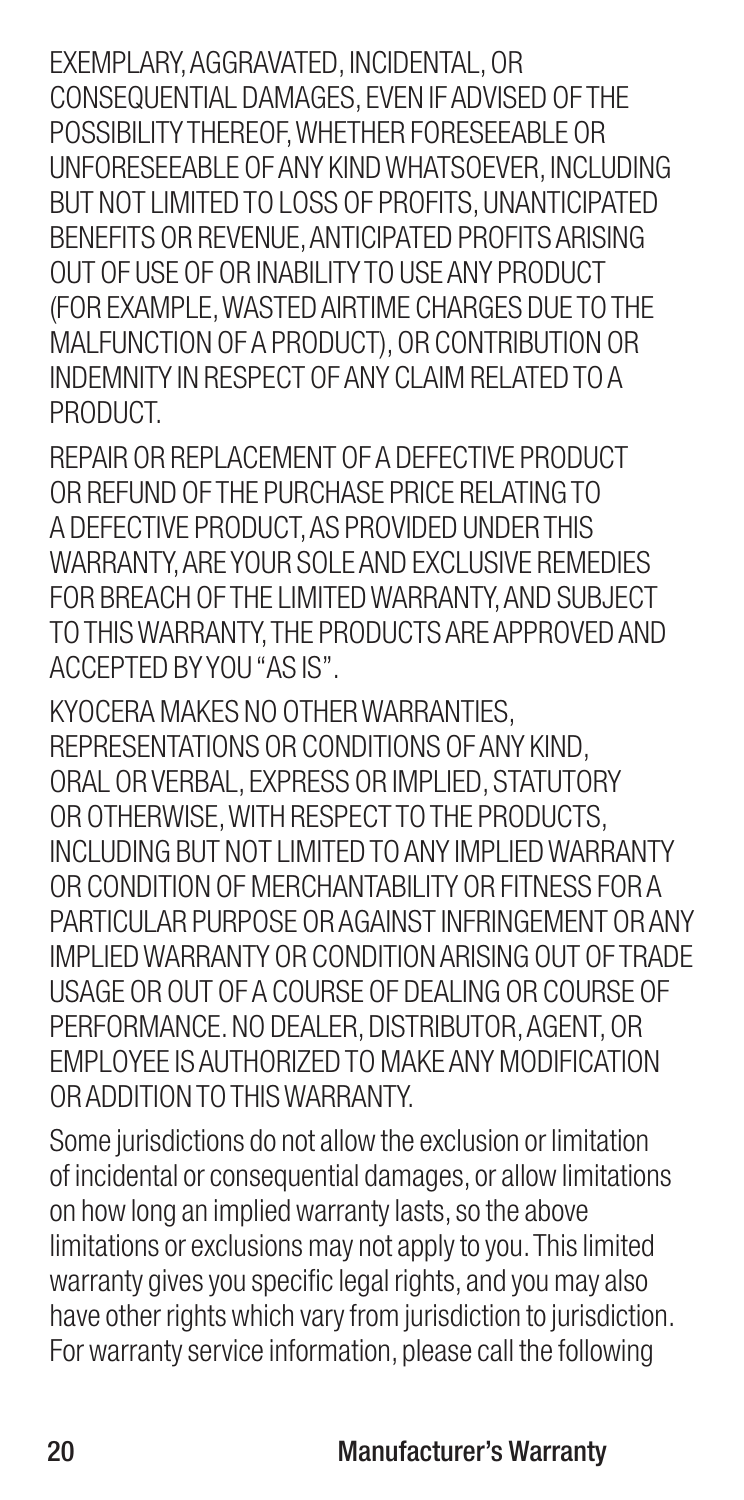telephone number from anywhere in the continental United States: 1-800-349-4478.